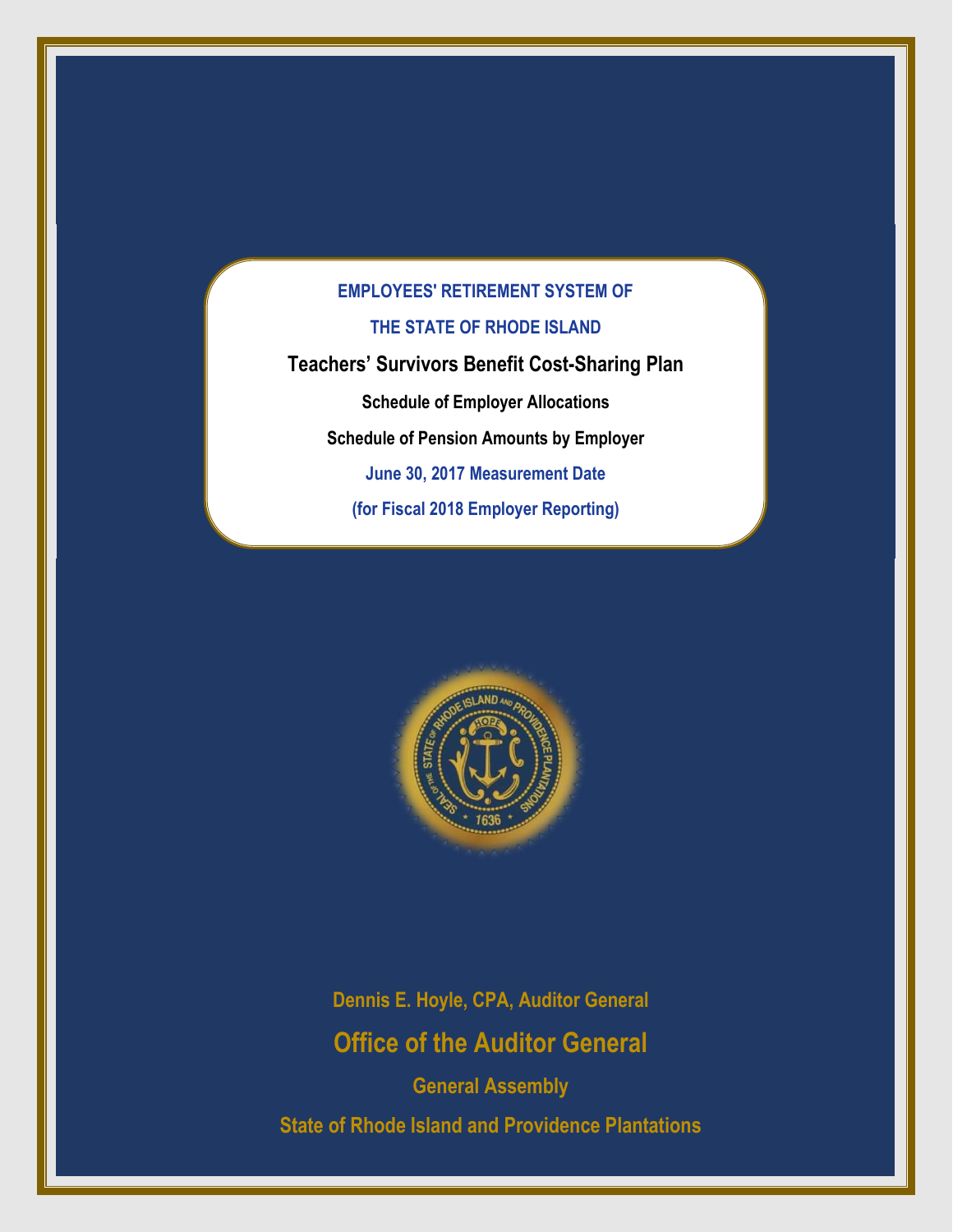

Office of the Auditor General

State of Rhode Island and Providence Plantations - General Assembly **Dennis E. Hoyle, CPA - Auditor General**

**oag.ri.gov**

33 Broad Street • Suite 201 • Providence, RI • 02903-4177 tel: 401.222.2435 • fax: 401.222.2111

September 26, 2018

## JOINT COMMITTEE ON LEGISLATIVE SERVICES:

SPEAKER Nicholas A. Mattiello, Chairman

Senator Dominick J. Ruggerio Senator Dennis L. Algiere Representative K. Joseph Shekarchi Representative Patricia L. Morgan

We have completed our audit of the Schedule of Employer Allocations and Schedule of Pension Amounts by Employer for the Teachers' Survivors Benefit plan, a cost-sharing defined benefit plan administered by the Employees' Retirement System of the State of Rhode Island for the fiscal year ended June 30, 2017.

**These schedules are required for employers participating in the Teachers' Survivors Benefit plan to meet their financial reporting responsibilities under generally accepted accounting principles – specifically the requirements of Governmental Accounting Standards Board Statement No. 68 –** *Accounting and Financial Reporting for Pensions.* 

Our report is contained herein as outlined in the Table of Contents.

Sincerely,

Dennis E. Hoyle, CPA

Auditor General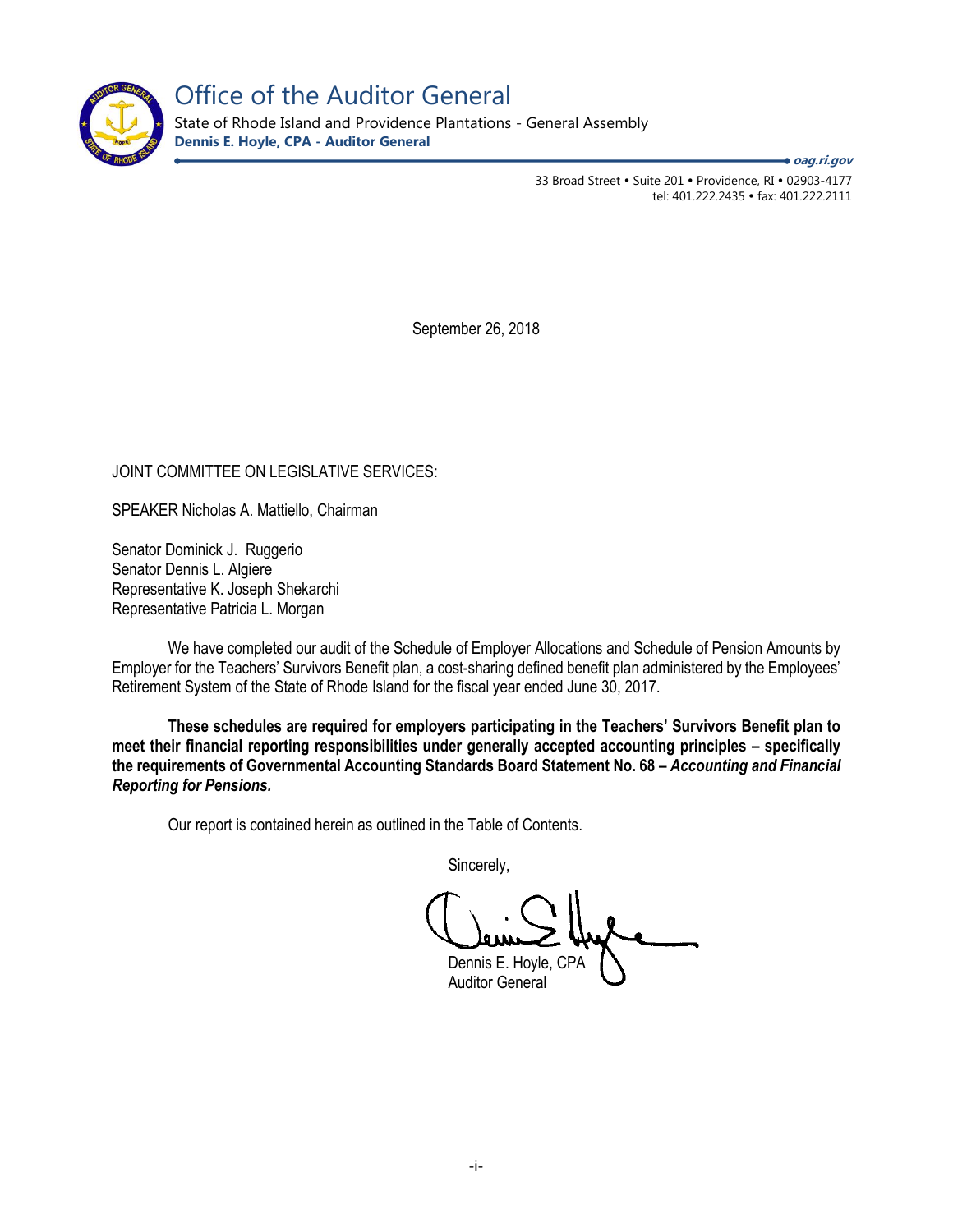# *Teachers' Survivors Benefit Cost-Sharing Plan*

## **Schedule of Employer Allocations**

## **Schedule of Pension Amounts by Employer**

**June 30, 2017 Measurement Date** 

## **TABLE OF CONTENTS**

## **PAGE**

|     | <b>INTRODUCTION</b>                                                          |    |
|-----|------------------------------------------------------------------------------|----|
| Ⅱ.  | INDEPENDENT AUDITOR'S REPORT                                                 | 2  |
| Ш.  | <b>Schedule A - SCHEDULE OF EMPLOYER ALLOCATIONS</b>                         | 4  |
| IV. | <b>Schedule B</b> - SCHEDULE OF PENSION AMOUNTS BY EMPLOYER                  | 5  |
| V.  | NOTES TO SCHEDULE OF EMPLOYER ALLOCATIONS AND PENSION<br>AMOUNTS BY EMPLOYER | 10 |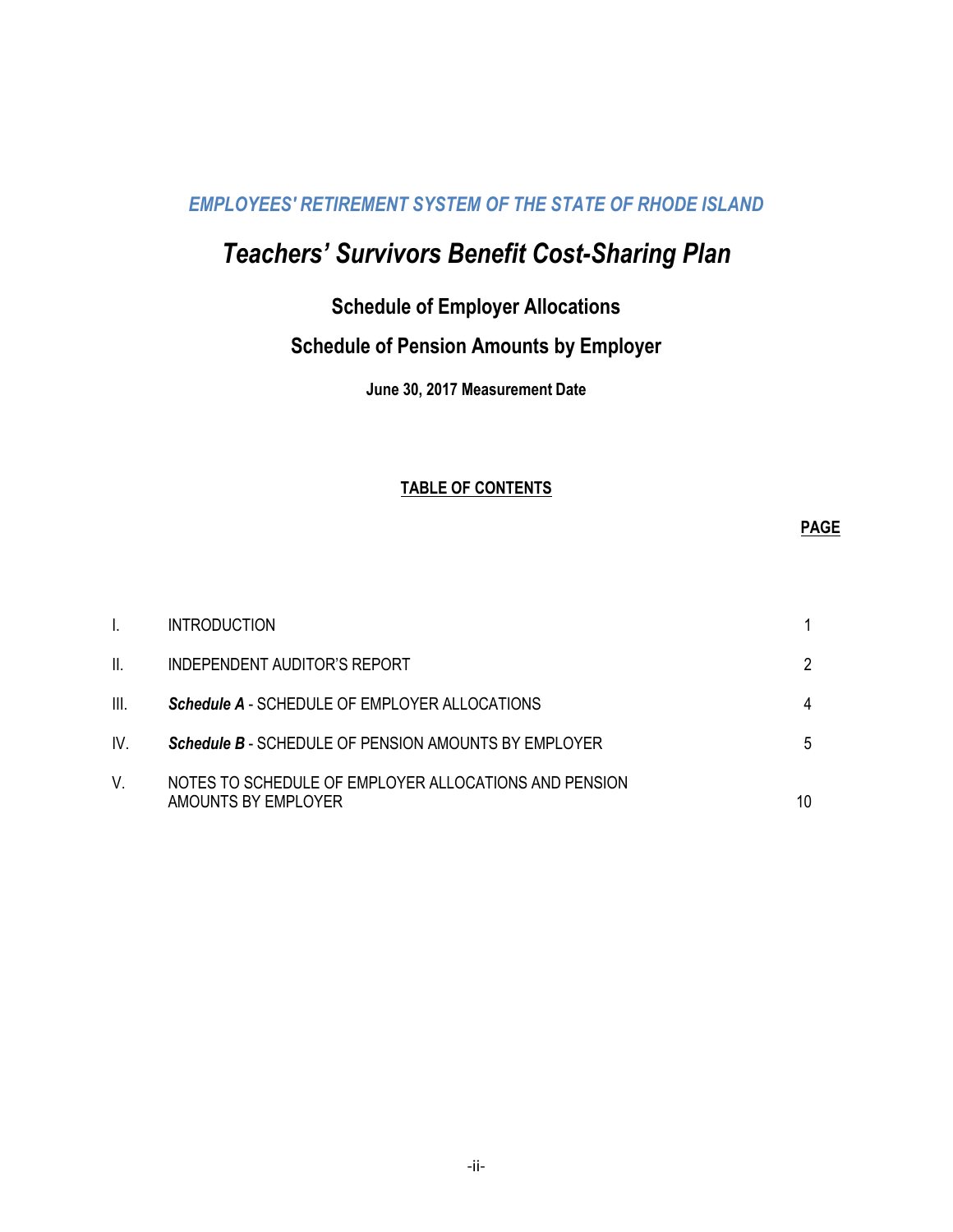## *Teacher's Survivors Benefit Cost-Sharing Plan*

## **Schedules of Employer Allocations**

## **Schedules of Pension Amounts by Employer**

**June 30, 2017 Measurement Date** 

## **INTRODUCTION**

The Teachers' Survivors Benefit (TSB) Plan covers certain teachers employed by local educational agencies. As a cost-sharing plan, separate valuations are not made for individual employers participating in the plan. The net pension asset is apportioned based on proportionate contributions – see Schedule A.

#### **The measurement date is June 30, 2017 – the information included herein is intended for use in Fiscal 2018 financial reporting by employers participating in the TSB plan.**

The net pension asset and other measures included herein have been developed consistent with the requirements of GASB 68 – *Accounting and Financial Reporting for Pensions*. Such amounts are intended for accounting and financial reporting by governments which prepare their financial statements in accordance with generally accepted accounting principles as promulgated by the Governmental Accounting Standards Board. These amounts may and will likely differ from amounts reported in actuarial valuations used to measure actuarially determined contribution amounts consistent with the plan's adopted funding policies.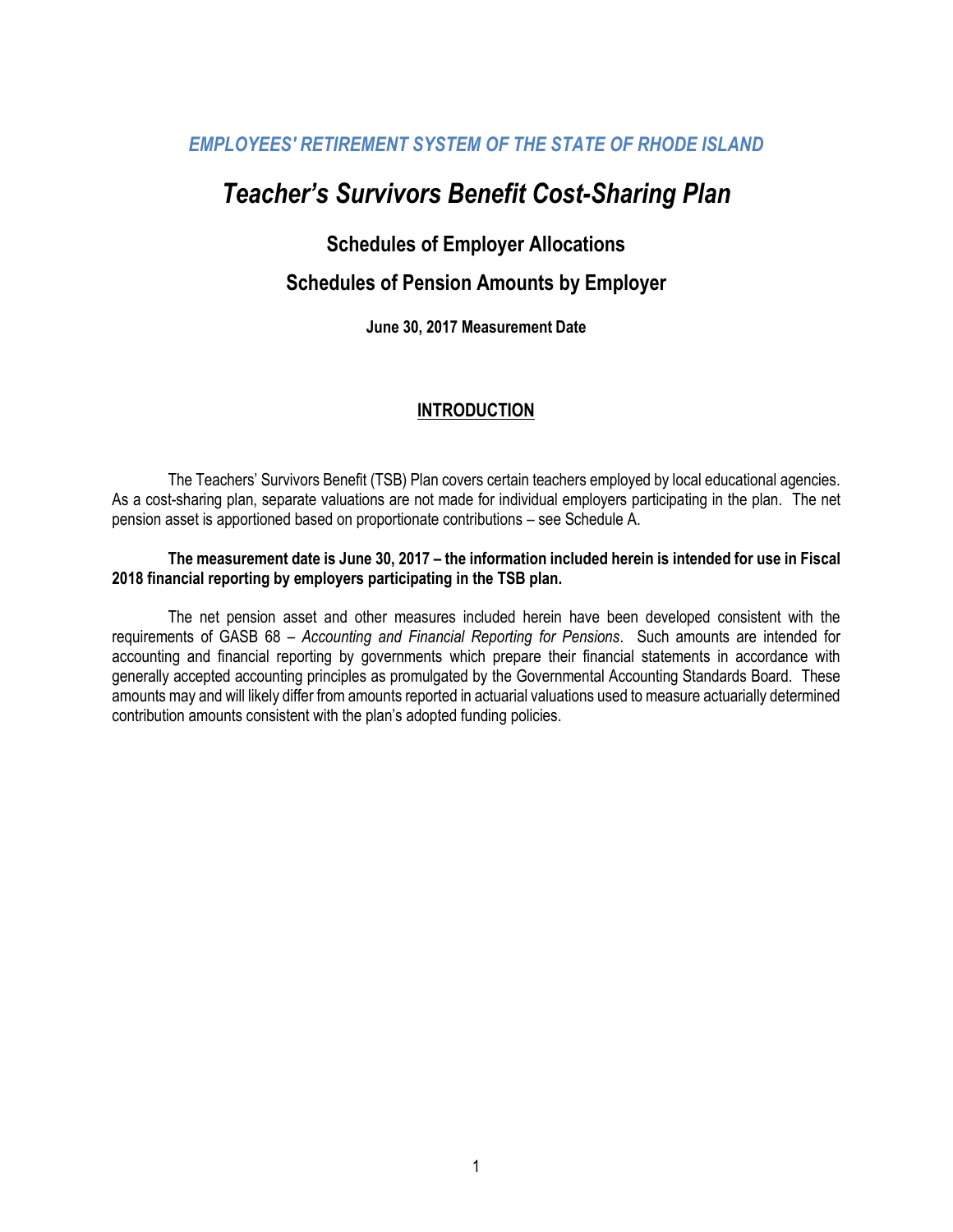

Office of the Auditor General

State of Rhode Island and Providence Plantations - General Assembly **Dennis E. Hoyle, CPA - Auditor General**

> 33 Broad Street • Suite 201 • Providence, RI • 02903-4177 tel: 401.222.2435 · fax: 401.222.2111 **oag.ri.gov**

## **INDEPENDENT AUDITOR'S REPORT**

JOINT COMMITTEE ON LEGISLATIVE SERVICES, GENERAL ASSEMBLY STATE OF RHODE ISLAND AND PROVIDENCE PLANTATIONS:

RETIREMENT BOARD OF THE EMPLOYEES' RETIREMENT SYSTEM OF THE STATE OF RHODE ISLAND:

We have audited the accompanying Schedule of Employer Allocations of the Teachers' Survivors Benefit (TSB) plan as of and for the year ended June 30, 2017, and the related notes. We have also audited the total for all entities of the columns titled ending net pension asset, total deferred outflows of resources, total deferred inflows of resources, and total pension expense (specified column totals) included in the accompanying Schedule of Pension Amounts by Employer of the Teachers' Survivors Benefit plan as of and for the year ended June 30, 2017, and the related notes.

### *Management's Responsibility for the Schedules*

Management is responsible for the preparation and fair presentation of these schedules in accordance with accounting principles generally accepted in the United States of America; this includes the design, implementation, and maintenance of internal control relevant to the preparation and fair presentation of the schedules that are free from material misstatement, whether due to fraud or error.

#### *Auditor's Responsibility*

Our responsibility is to express opinions on the Schedule of Employer Allocations and the specified column totals included in the Schedule of Pension Amounts by Employer based on our audit. We conducted our audit in accordance with auditing standards generally accepted in the United States of America. Those standards require that we plan and perform the audit to obtain reasonable assurance about whether the Schedule of Employer Allocations and specified column totals included in the Schedule of Pension Amounts by Employer are free from material misstatement.

An audit involves performing procedures to obtain audit evidence about the amounts and disclosures in the Schedule of Employer Allocations and specified column totals included in the Schedule of Pension Amounts by Employer. The procedures selected depend on the auditor's judgment, including the assessment of the risks of material misstatement of the Schedule of Employer Allocations and specified column totals included in the Schedule of Pension Amounts by Employer, whether due to fraud or error. In making those risk assessments, the auditor considers internal control relevant to the entity's preparation and fair presentation of the Schedule of Employer Allocations and specified column totals included in the Schedule of Pension Amounts by Employer to design audit procedures that are proper in the circumstances, but not for expressing an opinion on the effectiveness of the entity's internal control. Accordingly,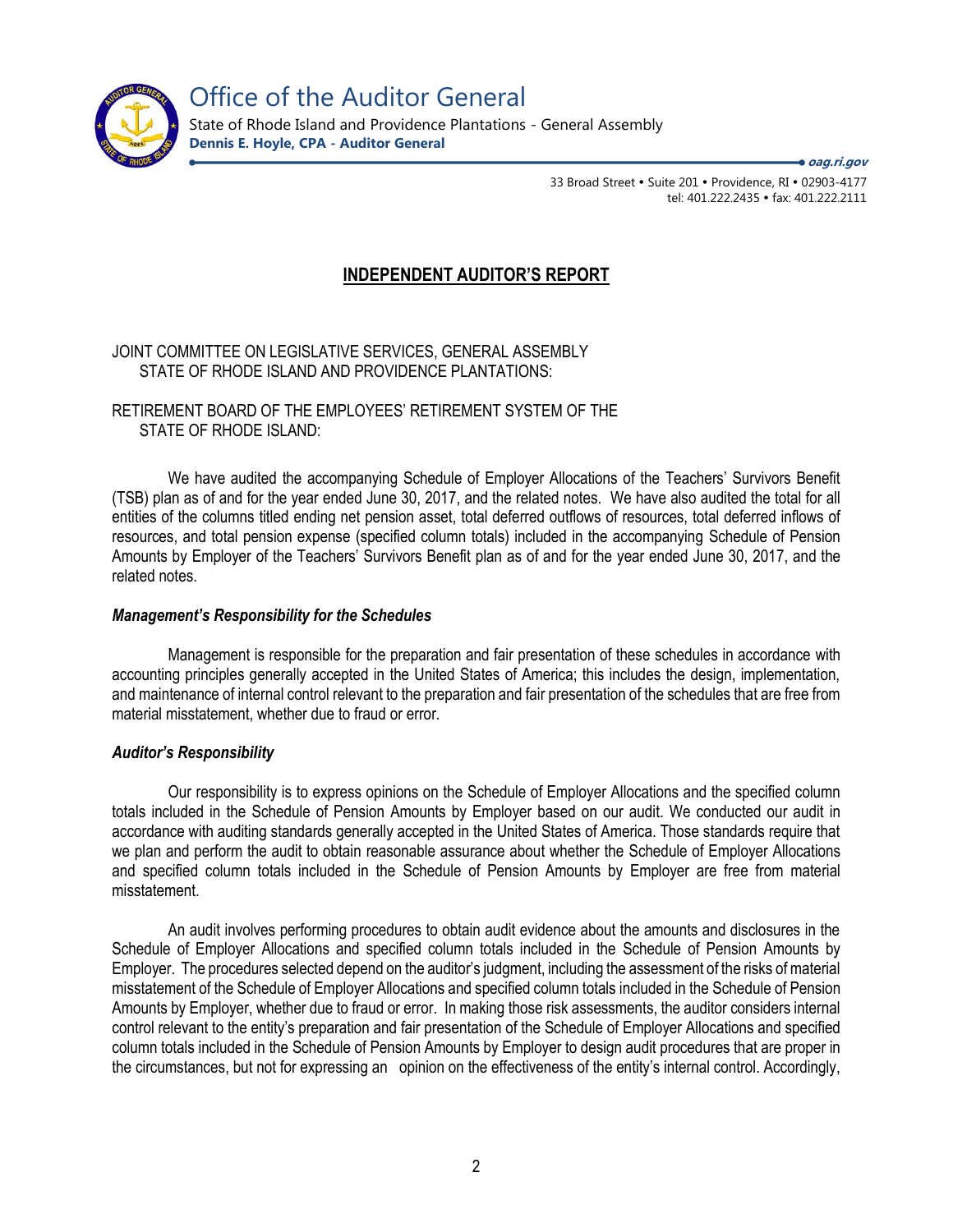Joint Committee on Legislative Services, General Assembly Retirement Board of the Employees' Retirement System of the State of Rhode Island

we express no such opinion. An audit also includes evaluating the appropriateness of accounting policies used and the reasonableness of significant accounting estimates made by management, as well as evaluating the overall presentation of the Schedule of Employer Allocations and specified column totals included in the Schedule of Pension Amounts by Employer.

We believe that the audit evidence we have obtained is sufficient and appropriate to provide a basis for our audit opinions.

#### *Opinion*

In our opinion, the schedules referred to above present fairly, in all material respects, the employer allocations and ending net pension asset, total deferred outflows of resources, total deferred inflows of resources, and total pension expense for the total of all participating entities for the Teachers' Survivors Benefit cost-sharing plan as of and for the year ended June 30, 2017, in accordance with accounting principles generally accepted in the United States of America.

#### *Other Matter*

We have audited, in accordance with auditing standards generally accepted in the United States of America, the financial statements of the Teachers' Survivors Benefit plan within the Employees' Retirement System of Rhode Island as of and for the year ended June 30, 2017, and our report thereon, dated December 20, 2017, expressed an unmodified opinion on those financial statements.

#### *Restriction on Use*

Our report is intended solely for the information and use of the Employees' Retirement System of the State of Rhode Island management, the Retirement Board of the Employees' Retirement System of the State of Rhode Island, the employers participating in the TSB plan as of and for the year ended June 30, 2017 and their auditors and is not intended to be and should not be used by anyone other than these specified parties.

Dennis E. Hoyle, CPA

Auditor General

September 24, 2018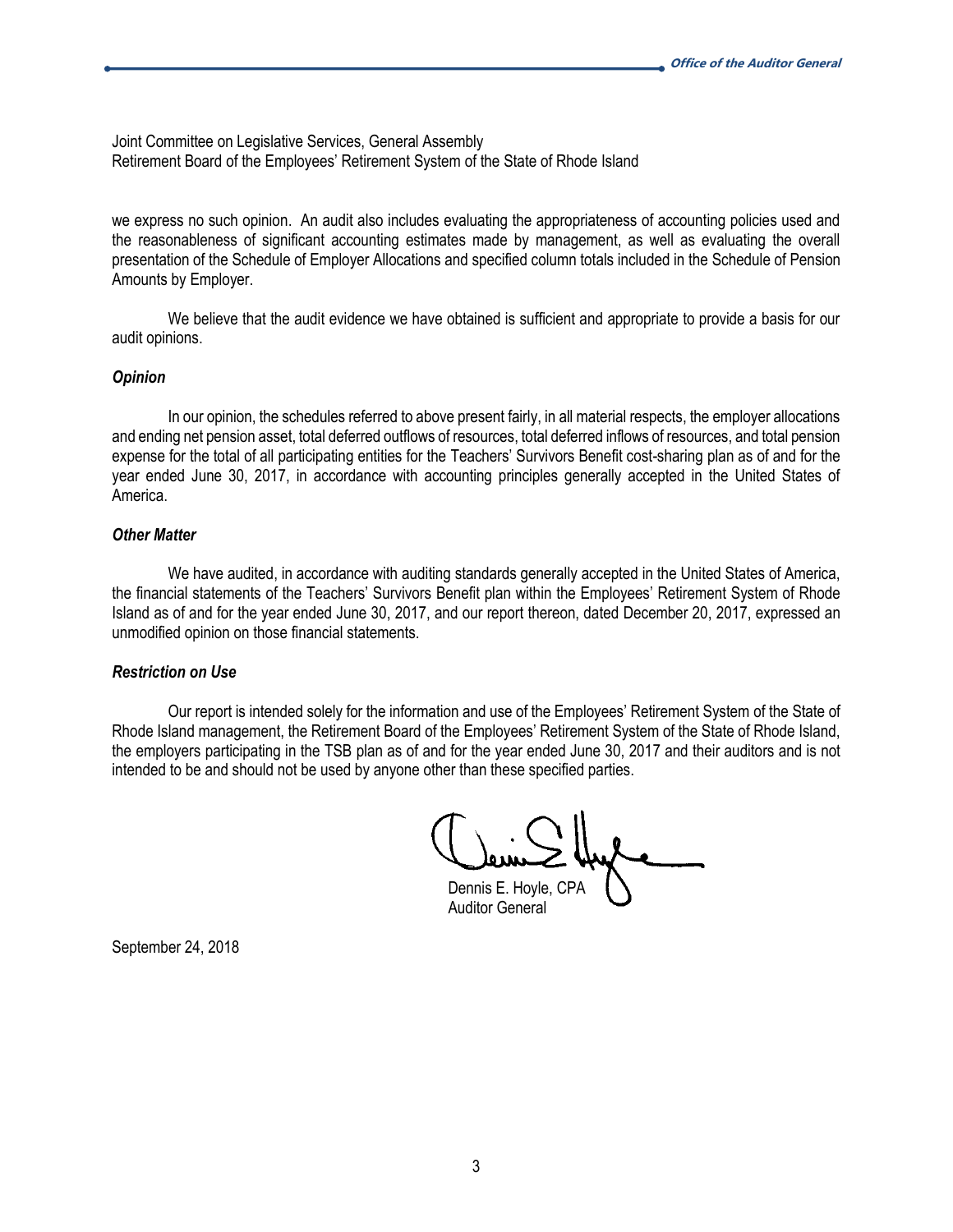## **EMPLOYEES' RETIREMENT SYSTEM OF THE STATE OF RHODE ISLAND** *TEACHERS' SURVIVORS BENEFIT COST SHARING PLAN*

*Schedule of Employer Allocations* 

|                                    | Fiscal 2017 employer contribution |         |               |  |  |  |
|------------------------------------|-----------------------------------|---------|---------------|--|--|--|
| <b>Participating Employer Unit</b> |                                   | Amount  | %             |  |  |  |
| Barrington                         | \$                                | 26,979  | 4.57354091%   |  |  |  |
| <b>Bristol-Warren</b>              |                                   | 25,371  | 4.30094129%   |  |  |  |
| <b>Burrillville</b>                |                                   | 20,160  | 3.41762439%   |  |  |  |
| <b>Central Falls Collaborative</b> |                                   | 24,006  | 4.06956337%   |  |  |  |
| Coventry                           |                                   | 42,948  | 7.28082835%   |  |  |  |
| Cranston                           |                                   | 97,874  | 16.59208498%  |  |  |  |
| Cumberland                         |                                   | 39,954  | 6.77322128%   |  |  |  |
| East Greenwich                     |                                   | 21,967  | 3.72399849%   |  |  |  |
| <b>East Providence</b>             |                                   | 49,771  | 8.43743314%   |  |  |  |
| Foster                             |                                   | 2,822   | 0.47846742%   |  |  |  |
| Foster-Glocester                   |                                   | 10,701  | 1.81404824%   |  |  |  |
| Glocester                          |                                   | 5,895   | 0.99934829%   |  |  |  |
| Johnston                           |                                   | 29,988  | 5.08370951%   |  |  |  |
| Lincoln                            |                                   | 27,552  | 4.67075334%   |  |  |  |
| Little Compton                     |                                   | 2,294   | 0.38891074%   |  |  |  |
| Middletown                         |                                   | 20,831  | 3.53140620%   |  |  |  |
| Newport                            |                                   | 20,487  | 3.47300144%   |  |  |  |
| North Smithfield                   |                                   | 14,976  | 2.53880669%   |  |  |  |
| Northern RI Collaborative          |                                   | 2,976   | 0.50450137%   |  |  |  |
| Portsmouth                         |                                   | 21,486  | 3.64246712%   |  |  |  |
| Scituate                           |                                   | 12,835  | 2.17586888%   |  |  |  |
| Smithfield                         |                                   | 21,828  | 3.70030736%   |  |  |  |
| Tiverton                           |                                   | 16,564  | 2.80797174%   |  |  |  |
| <b>Urban Collaborative</b>         |                                   | 1,344   | 0.22784163%   |  |  |  |
| Westerly                           |                                   | 28,275  | 4.79335383%   |  |  |  |
| <b>Totals</b>                      | \$                                | 589,883 | 100.00000000% |  |  |  |

*See notes to schedule.*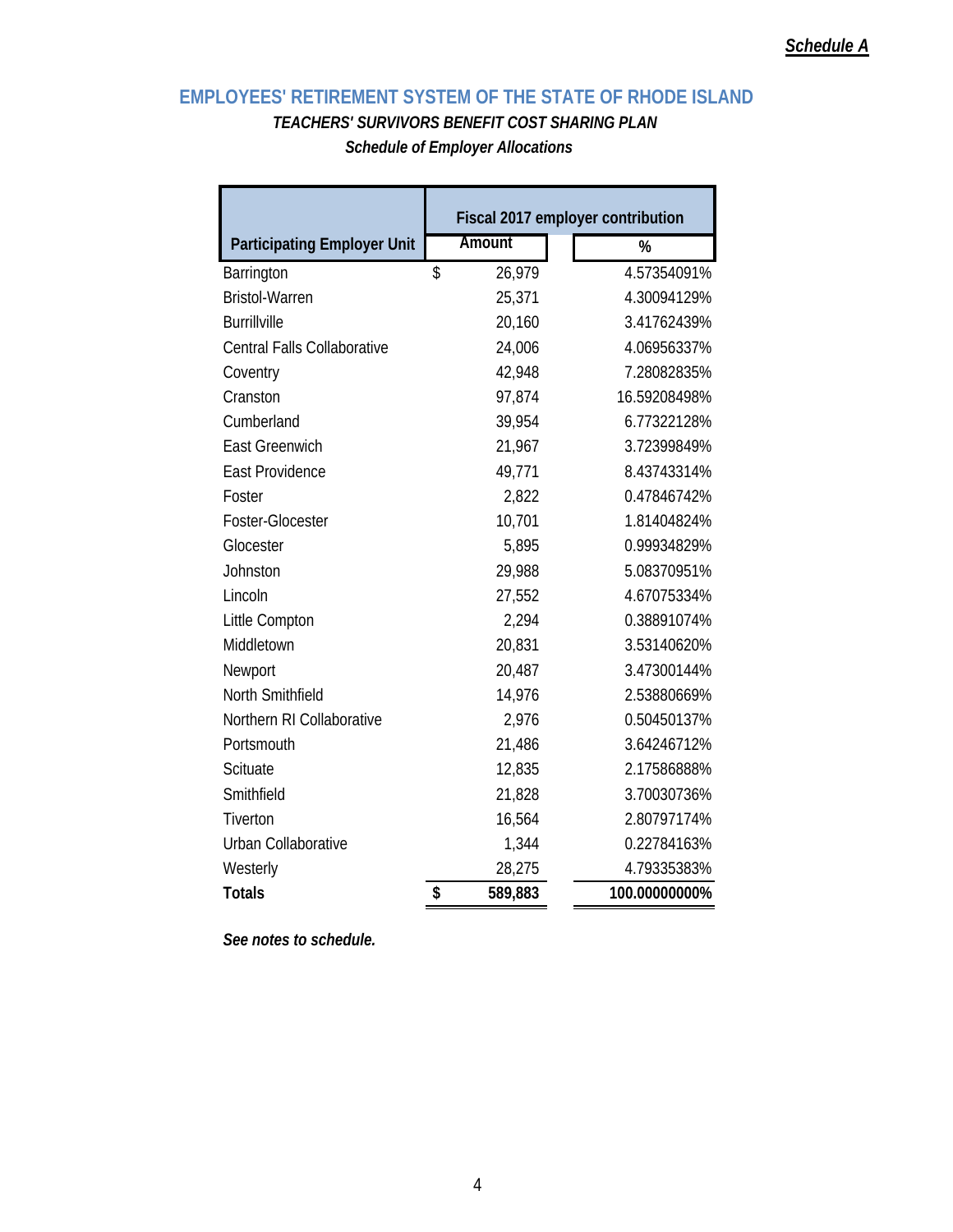## **Teachers' Survivor Benefit Cost-Sharing Plan - Schedule of Pension Amounts by Employer June 30, 2017 Measurement Date**

*Schedule B*

|                           |    |                  |                |                    |                              | <b>Net Amortization of</b>             |         |                    |               |                |
|---------------------------|----|------------------|----------------|--------------------|------------------------------|----------------------------------------|---------|--------------------|---------------|----------------|
|                           |    | Beginning        | Proportionate  |                    | <b>Deferred Amounts from</b> |                                        |         |                    |               | Ending         |
|                           |    | Net              | Share of       |                    |                              | Changes in Proportion and              |         |                    |               | <b>Net</b>     |
|                           |    | Pension          | Pension        |                    |                              | <b>Differences Between Employer</b>    |         |                    |               | Pension        |
| Participating             |    | Liability        | Plan           |                    |                              | <b>Contributions and Proportionate</b> |         |                    |               | Liability      |
| Employer                  |    | (Asset)          | <b>Expense</b> |                    |                              | <b>Share of Contributions</b>          |         | <b>Total</b>       |               | (Asset)        |
| Barrington                |    |                  |                |                    |                              |                                        |         |                    |               |                |
| <b>Bristol-Warren</b>     | \$ | $(4,802,832)$ \$ |                | 775,320<br>729,106 | \$                           | 15,863<br>29,242                       | $\sqrt$ | 791,183<br>758,348 | $\frac{1}{2}$ | (3,783,526)    |
| <b>Burrillville</b>       |    | (4, 421, 711)    |                |                    |                              |                                        |         |                    |               | (3,558,014)    |
| <b>Central Falls</b>      |    | (3, 191, 433)    |                | 579,364            |                              | (18, 473)                              |         | 560,891            |               | (2,827,278)    |
|                           |    | (4,256,574)      |                | 689,883            |                              | 43,133                                 |         | 733,016            |               | (3,366,604)    |
| Coventry                  |    | (7,059,124)      |                | 1,234,264          |                              | 12,970                                 |         | 1,247,234          |               | (6,023,168)    |
| Cranston                  |    | (16, 261, 489)   |                | 2,812,732          |                              | (61, 152)                              |         | 2,751,580          |               | (13, 726, 036) |
| Cumberland                |    | (6,718,614)      |                | 1,148,213          |                              | (28, 664)                              |         | 1,119,549          |               | (5,603,243)    |
| East Greenwich            |    | (3,676,575)      |                | 631,302            |                              | (8,003)                                |         | 623,299            |               | (3,080,730)    |
| East Providence           |    | (7,985,342)      |                | 1,430,335          |                              | (131, 262)                             |         | 1,299,073          |               | (6,979,985)    |
| Foster                    |    | (422, 673)       |                | 81,111             |                              | (12,901)                               |         | 68,210             |               | (395, 819)     |
| Foster-Glocester          |    | (1,846,475)      |                | 307,522            |                              | 6,018                                  |         | 313,540            |               | (1,500,697)    |
| Glocester                 |    | (863, 206)       |                | 169,412            |                              | (20, 511)                              |         | 148,901            |               | (826, 725)     |
| Johnston                  |    | (4,958,163)      |                | 861,803            |                              | (53, 825)                              |         | 807,978            |               | (4,205,570)    |
| Lincoln                   |    | (4,764,203)      |                | 791,798            |                              | 39,516                                 |         | 831,314            |               | (3,863,946)    |
| Little Compton            |    | (617, 074)       |                | 65,929             |                              | 35,517                                 |         | 101,446            |               | (321, 732)     |
| Middletown                |    | (3,463,316)      |                | 598,653            |                              | 15,076                                 |         | 613,729            |               | (2,921,405)    |
| Newport                   |    | (3, 284, 559)    |                | 588,752            |                              | (21, 250)                              |         | 567,502            |               | (2,873,089)    |
| North Smithfield          |    | (2,664,032)      |                | 430,385            |                              | 22,229                                 |         | 452,614            |               | (2,100,264)    |
| Northern RI Collaborative |    | (550, 657)       |                | 85,524             |                              | 2,786                                  |         | 88,310             |               | (417, 356)     |
| Portsmouth                |    | (3,817,161)      |                | 617,480            |                              | 36,044                                 |         | 653,524            |               | (3,013,282)    |
| Scituate                  |    | (2,256,099)      |                | 368,859            |                              | 9,072                                  |         | 377,931            |               | (1,800,018)    |
| Smithfield                |    | (3,682,287)      |                | 627,285            |                              | 17,145                                 |         | 644,430            |               | (3,061,131)    |
| Tiverton                  |    | (2,911,399)      |                | 476,014            |                              | 24,048                                 |         | 500,062            |               | (2,322,934)    |
| Urban Collaborative       |    | (208, 360)       |                | 38,624             |                              | 767                                    |         | 39,391             |               | (188, 485)     |
| Westerly                  |    | (4,888,524)      |                | 812,581            |                              | 46,615                                 |         | 859,196            |               | (3,965,369)    |
|                           | \$ | (99, 571, 882)   | \$             | 16,952,251         | \$                           |                                        | \$      | 16,952,251         | -\$           | (82, 726, 406) |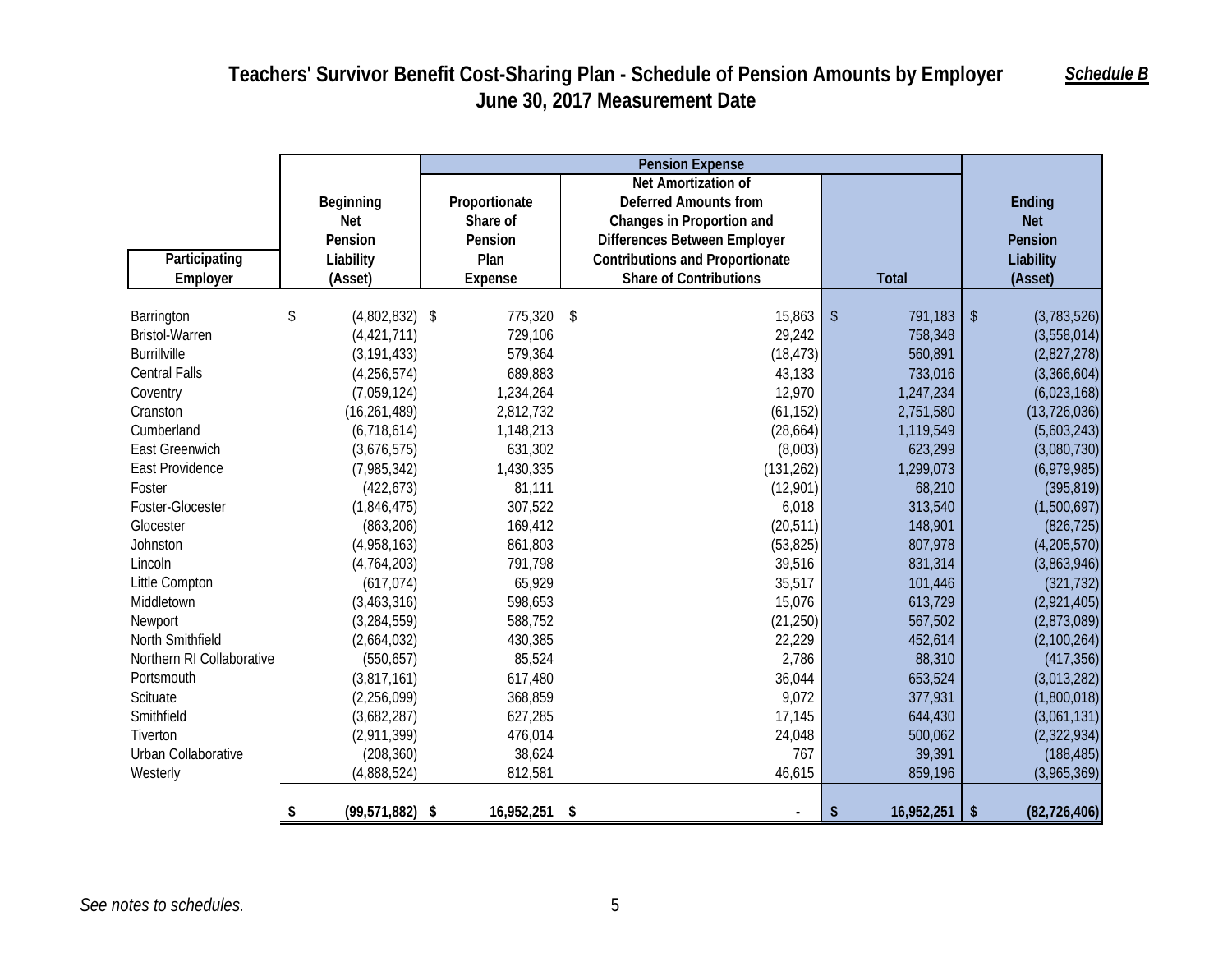## *Schedule B*

## **Teachers' Survivor Benefit Cost-Sharing Plan - Schedule of Pension Amounts by Employer June 30, 2017 Measurement Date**

|                           | <b>Deferred Outflows of Resources</b> |    |                    |            |                   |    |                              |              |                 |  |
|---------------------------|---------------------------------------|----|--------------------|------------|-------------------|----|------------------------------|--------------|-----------------|--|
|                           |                                       |    |                    |            | <b>Difference</b> |    | <b>Changes in Proportion</b> |              |                 |  |
|                           | <b>Difference</b>                     |    |                    |            | <b>Between</b>    |    | and Differences              |              |                 |  |
|                           | <b>Between</b>                        |    |                    |            | Projected         |    | <b>Between Employer</b>      |              |                 |  |
|                           | Expected                              |    |                    |            | and Actual        |    | Contributions and            |              | <b>Total</b>    |  |
| Participating             | and Actual                            |    | Changes in         |            | Investment        |    | <b>Proportionate Share</b>   |              | <b>Deferred</b> |  |
| Employer                  | Experience                            |    | <b>Assumptions</b> |            | Earnings          |    | of Contributions             |              | <b>Outflows</b> |  |
|                           |                                       |    |                    |            |                   |    |                              |              |                 |  |
| Barrington                | \$<br>746,705                         | \$ | 623,302            | $\sqrt{2}$ | 869,871           | \$ | 256,995                      | $\sqrt[6]{}$ | 2,496,873       |  |
| <b>Bristol-Warren</b>     | 702,200                               |    | 586,152            |            | 818,020           |    | 213,557                      |              | 2,319,929       |  |
| <b>Burrillville</b>       | 557,984                               |    | 465,769            |            | 650,017           |    | 102,169                      |              | 1,775,939       |  |
| <b>Central Falls</b>      | 664,424                               |    | 554,618            |            | 774,013           |    | 342,910                      |              | 2,335,965       |  |
| Coventry                  | 1,188,716                             |    | 992,264            |            | 1,384,782         |    | 271,857                      |              | 3,837,619       |  |
| Cranston                  | 2,708,933                             |    | 2,261,244          |            | 3,155,743         |    | 166,082                      |              | 8,292,002       |  |
| Cumberland                | 1,105,841                             |    | 923,085            |            | 1,288,237         |    | 43,366                       |              | 3,360,529       |  |
| East Greenwich            | 608,005                               |    | 507,523            |            | 708,288           |    | 15,853                       |              | 1,839,669       |  |
| East Providence           | 1,377,551                             |    | 1,149,891          |            | 1,604,763         |    |                              |              | 4,132,205       |  |
| Foster                    | 78,118                                |    | 65,208             |            | 91,002            |    | 18,835                       |              | 253,163         |  |
| Foster-Glocester          | 296,173                               |    | 247,227            |            | 345,024           |    | 74,894                       |              | 963,318         |  |
| Glocester                 | 163,160                               |    | 136,196            |            | 190,072           |    | 7,304                        |              | 496,732         |  |
| Johnston                  | 830,000                               |    | 692,831            |            | 966,900           |    |                              |              | 2,489,731       |  |
| Lincoln                   | 762,578                               |    | 636,551            |            | 888,357           |    | 277,615                      |              | 2,565,101       |  |
| Little Compton            | 63,496                                |    | 53,003             |            | 73,969            |    | 519,760                      |              | 710,228         |  |
| Middletown                | 576,561                               |    | 481,276            |            | 671,658           |    | 179,060                      |              | 1,908,555       |  |
| Newport                   | 567,025                               |    | 473,316            |            | 660,550           |    | 204,468                      |              | 1,905,359       |  |
| North Smithfield          | 414,502                               |    | 346,000            |            | 482,870           |    | 171,775                      |              | 1,415,147       |  |
| Northern RI Collaborative | 82,368                                |    | 68,756             |            | 95,954            |    | 49,893                       |              | 296,971         |  |
| Portsmouth                | 594,693                               |    | 496,412            |            | 692,782           |    | 293,256                      |              | 2,077,143       |  |
| Scituate                  | 355,247                               |    | 296,537            |            | 413,841           |    | 107,345                      |              | 1,172,970       |  |
| Smithfield                | 604,137                               |    | 504,295            |            | 703,783           |    | 128,026                      |              | 1,940,241       |  |
| Tiverton                  | 458,448                               |    | 382,683            |            | 534,064           |    | 173,859                      |              | 1,549,054       |  |
| Urban Collaborative       | 37,199                                |    | 31,051             |            | 43,334            |    | 26,372                       |              | 137,956         |  |
| Westerly                  | 782,595                               |    | 653,260            |            | 911,675           |    | 334,670                      |              | 2,682,200       |  |
|                           | \$<br>16,326,659                      | \$ | 13,628,450         | \$         | 19,019,569        | \$ | 3,979,921                    | \$           | 52,954,599      |  |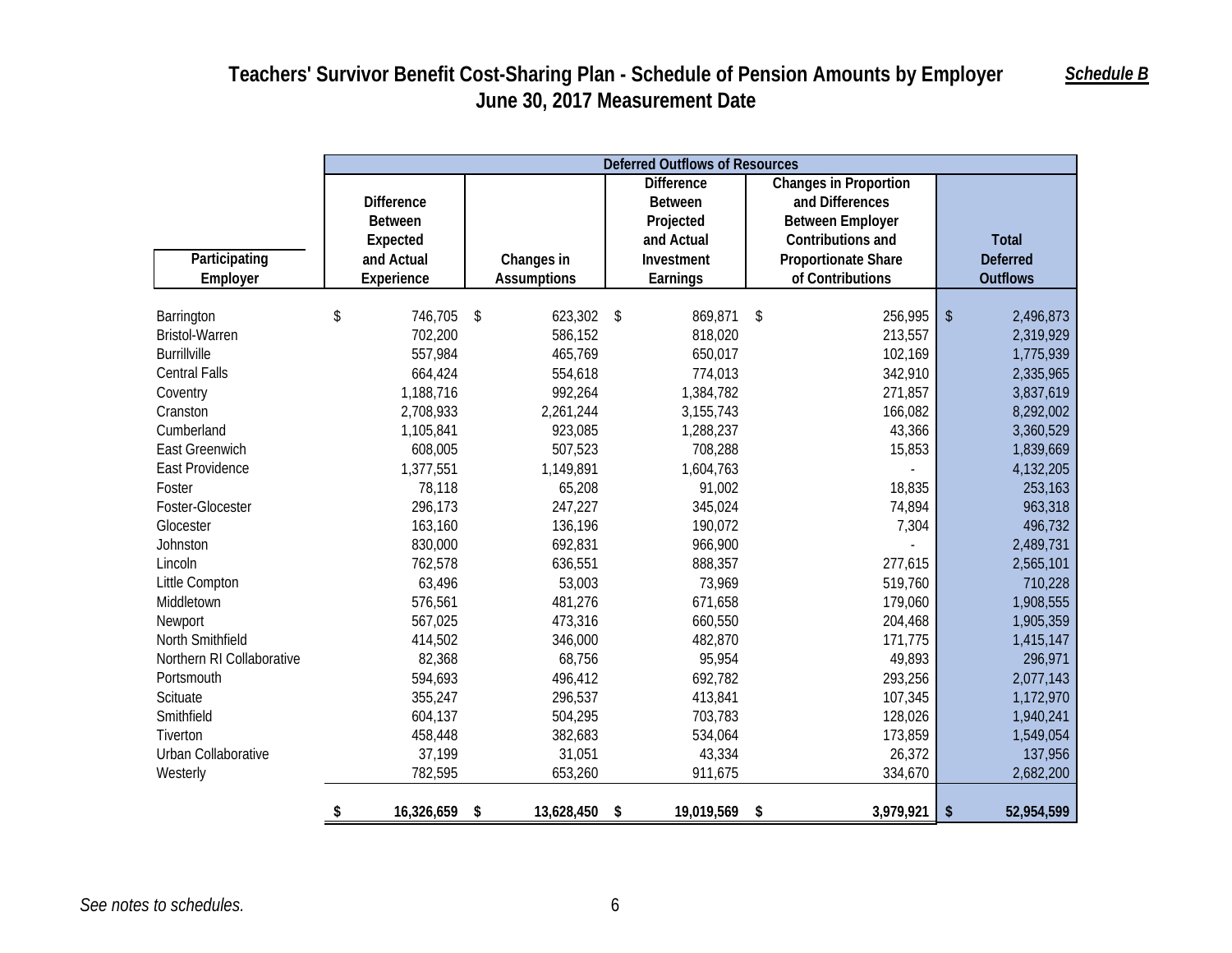## *Schedule B*

## **Teachers' Survivor Benefit Cost-Sharing Plan - Schedule of Pension Amounts by Employer June 30, 2017 Measurement Date**

|                           | <b>Deferred Inflows of Resources</b> |                   |     |                    |    |                   |                              |              |                 |
|---------------------------|--------------------------------------|-------------------|-----|--------------------|----|-------------------|------------------------------|--------------|-----------------|
|                           |                                      |                   |     |                    |    | <b>Difference</b> | <b>Changes in Proportion</b> |              |                 |
|                           |                                      | <b>Difference</b> |     |                    |    | <b>Between</b>    | and Differences              |              |                 |
|                           |                                      | <b>Between</b>    |     |                    |    | Projected         | <b>Between Employer</b>      |              |                 |
|                           |                                      | Expected          |     |                    |    | and Actual        | Contributions and            |              | <b>Total</b>    |
| Participating             |                                      | and Actual        |     | Changes in         |    | Investment        | Proportionate Share          |              | <b>Deferred</b> |
| Employer                  |                                      | Experience        |     | <b>Assumptions</b> |    | Earnings          | of Contributions             |              | <b>Inflows</b>  |
|                           |                                      |                   |     |                    |    |                   |                              |              |                 |
| Barrington                | \$                                   | 795,066 \$        |     |                    | \$ | 628,137 \$        | 134,890                      | $\sqrt[6]{}$ | 1,558,093       |
| <b>Bristol-Warren</b>     |                                      | 747,676           |     |                    |    | 590,696           | 1,132                        |              | 1,339,504       |
| <b>Burrillville</b>       |                                      | 594,120           |     |                    |    | 469,380           | 234,852                      |              | 1,298,352       |
| <b>Central Falls</b>      |                                      | 707,454           |     |                    |    | 558,918           | 51,047                       |              | 1,317,419       |
| Coventry                  |                                      | 1,265,700         |     |                    |    | 999,957           | 196,757                      |              | 2,462,414       |
| Cranston                  |                                      | 2,884,371         |     |                    |    | 2,278,775         | 636,373                      |              | 5,799,519       |
| Cumberland                |                                      | 1,177,458         |     |                    |    | 930,242           | 219,281                      |              | 2,326,981       |
| <b>East Greenwich</b>     |                                      | 647,381           |     |                    |    | 511,458           | 76,428                       |              | 1,235,267       |
| East Providence           |                                      | 1,466,765         |     |                    |    | 1,158,806         | 894,958                      |              | 3,520,529       |
| Foster                    |                                      | 83,177            |     |                    |    | 65,713            | 104,510                      |              | 253,400         |
| Foster-Glocester          |                                      | 315,354           |     |                    |    | 249,143           | 36,474                       |              | 600,971         |
| Glocester                 |                                      | 173,727           |     |                    |    | 137,252           | 153,701                      |              | 464,680         |
| Johnston                  |                                      | 883,753           |     |                    |    | 698,202           | 355,941                      |              | 1,937,896       |
| Lincoln                   |                                      | 811,965           |     |                    |    | 641,486           |                              |              | 1,453,451       |
| Little Compton            |                                      | 67,608            |     |                    |    | 53,413            | 306,814                      |              | 427,835         |
| Middletown                |                                      | 613,900           |     |                    |    | 485,007           | 68,625                       |              | 1,167,532       |
| Newport                   |                                      | 603,747           |     |                    |    | 476,986           | 334,447                      |              | 1,415,180       |
| North Smithfield          |                                      | 441,347           |     |                    |    | 348,682           | 8,725                        |              | 798,754         |
| Northern RI Collaborative |                                      | 87,703            |     |                    |    | 69,289            | 28,741                       |              | 185,733         |
| Portsmouth                |                                      | 633,207           |     |                    |    | 500,260           | 47,016                       |              | 1,180,483       |
| Scituate                  |                                      | 378,253           |     |                    |    | 298,836           | 43,431                       |              | 720,520         |
| Smithfield                |                                      | 643,262           |     |                    |    | 508,204           | 25,020                       |              | 1,176,486       |
| Tiverton                  |                                      | 488,138           |     |                    |    | 385,650           |                              |              | 873,788         |
| Urban Collaborative       |                                      | 39,608            |     |                    |    | 31,292            | 20,758                       |              | 91,658          |
| Westerly                  |                                      | 833,277           |     |                    |    | 658,324           |                              |              | 1,491,601       |
|                           |                                      |                   |     |                    |    |                   |                              |              |                 |
|                           | \$                                   | 17,384,017        | -\$ |                    | \$ | 13,734,108        | 3,979,921<br>-\$             | \$           | 35,098,046      |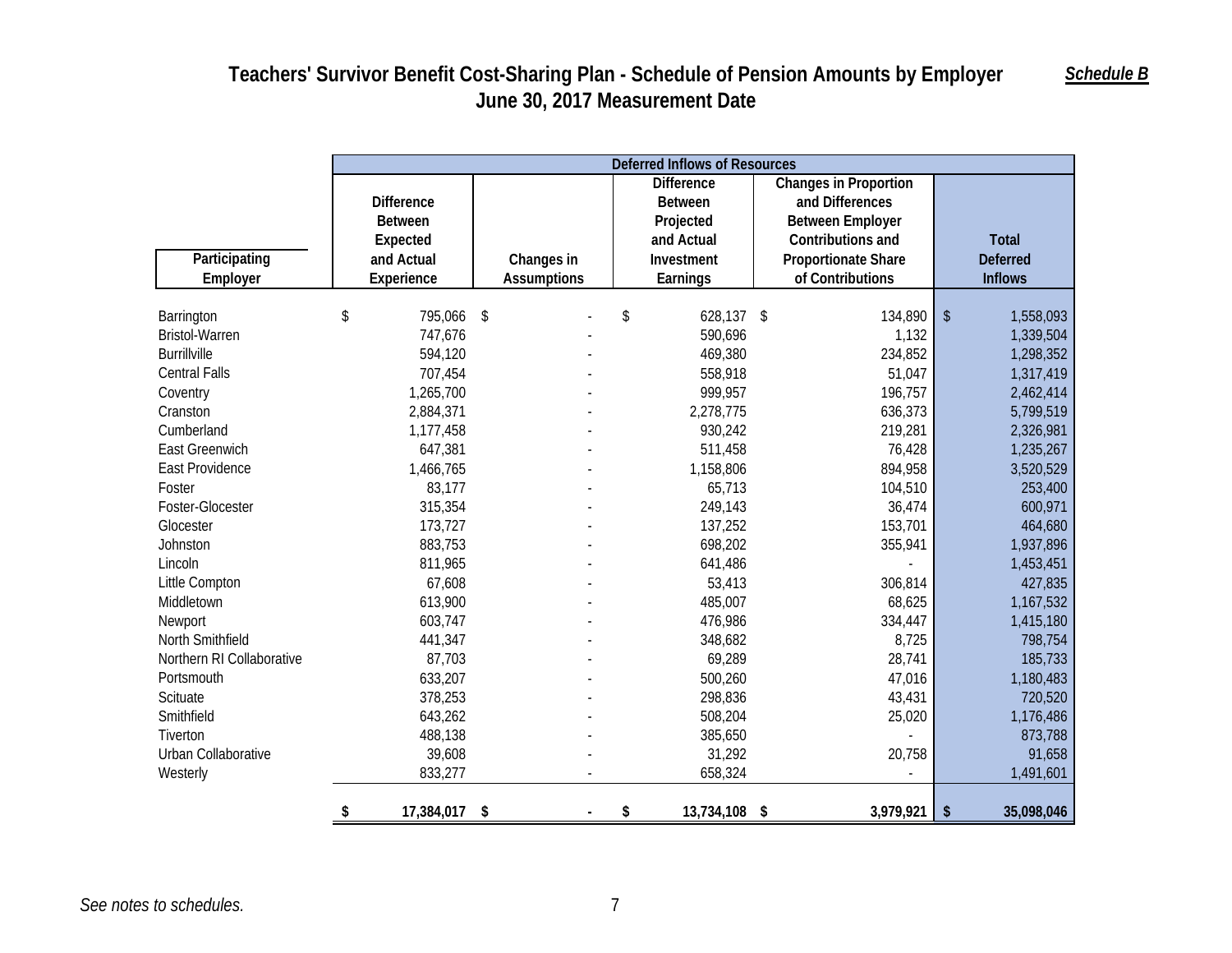## **Teachers' Survivor Benefit Cost-Sharing Plan - Schedule of Pension Amounts by Employer June 30, 2017 Measurement Date**

*Schedule B*

|                           | Collective Deferred Outflows (Inflows) for Plan as a Whole to be Recognized in Future Years |              |              |                |                            |            |  |  |
|---------------------------|---------------------------------------------------------------------------------------------|--------------|--------------|----------------|----------------------------|------------|--|--|
|                           |                                                                                             |              |              |                |                            |            |  |  |
| Participating             |                                                                                             |              |              |                |                            |            |  |  |
| Employer                  | 2019                                                                                        | 2020         | 2021         | 2022           | 2023                       | Thereafter |  |  |
| Barrington                | \$<br>150,040 \$                                                                            | 336,068 \$   | 200,438 \$   | 904            | $111,429$ \$<br>$\sqrt{3}$ | 139,900    |  |  |
| <b>Bristol-Warren</b>     | 155,422                                                                                     | 330,363      | 202,816      | 15,174         | 119,113                    | 157,537    |  |  |
| <b>Burrillville</b>       | 81,792                                                                                      | 220,805      | 119,453      | (29, 652)      | 52,940                     | 32,249     |  |  |
| <b>Central Falls</b>      | 162,525                                                                                     | 328,055      | 207,369      | 29,822         | 128,169                    | 162,607    |  |  |
| Coventry                  | 226,573                                                                                     | 522,722      | 306,803      | (10, 845)      | 165,107                    | 164,844    |  |  |
| Cranston                  | 425,623                                                                                     | 1,100,508    | 608,457      | (115, 423)     | 285,549                    | 187,770    |  |  |
| Cumberland                | 170,047                                                                                     | 445,549      | 244,684      | (50, 819)      | 112,866                    | 111,221    |  |  |
| East Greenwich            | 101,251                                                                                     | 252,725      | 142,287      | (20, 184)      | 69,812                     | 58,512     |  |  |
| East Providence           | 116,273                                                                                     | 459,467      | 209,249      | (158, 860)     | 45,043                     | (59, 495)  |  |  |
| Foster                    | 1,136                                                                                       | 20,598       | 6,409        | (14, 466)      | (2,903)                    | (11, 011)  |  |  |
| Foster-Glocester          | 59,238                                                                                      | 133,025      | 79,228       | 84             | 43,924                     | 46,848     |  |  |
| Glocester                 | 8,808                                                                                       | 49,456       | 19,820       | (23, 780)      | 371                        | (22, 623)  |  |  |
| Johnston                  | 95,320                                                                                      | 302,100      | 151,339      | (70, 453)      | 52,402                     | 21,127     |  |  |
| Lincoln                   | 176,545                                                                                     | 366,529      | 228,014      | 24,238         | 137,114                    | 179,209    |  |  |
| Little Compton            | 46,927                                                                                      | 62,746       | 51,212       | 34,245         | 43,644                     | 43,619     |  |  |
| Middletown                | 118,680                                                                                     | 262,320      | 157,593      | 3,525          | 88,867                     | 110,038    |  |  |
| Newport                   | 80,640                                                                                      | 221,905      | 118,910      | (32,610)       | 51,320                     | 50,013     |  |  |
| North Smithfield          | 96,712                                                                                      | 199,978      | 124,688      | 13,925         | 75,279                     | 105,812    |  |  |
| Northern RI Collaborative | 17,587                                                                                      | 38,108       | 23,146       | 1,136          | 13,328                     | 17,934     |  |  |
| Portsmouth                | 142,906                                                                                     | 291,064      | 183,044      | 24,130         | 112,155                    | 143,361    |  |  |
| Scituate                  | 72,907                                                                                      | 161,411      | 96,884       | 1,955          | 54,538                     | 64,754     |  |  |
| Smithfield                | 125,704                                                                                     | 276,214      | 166,479      | 5,042          | 94,465                     | 95,850     |  |  |
| Tiverton                  | 106,428                                                                                     | 220,642      | 137,370      | 14,863         | 82,722                     | 113,241    |  |  |
| Urban Collaborative       | 7,451                                                                                       | 16,719       | 9,962        | 22             | 5,528                      | 6,617      |  |  |
| Westerly                  | 187,241                                                                                     | 382,212      | 240,061      | 30,936         | 146,775                    | 203,373    |  |  |
|                           | 2,933,776 \$<br>\$                                                                          | 7,001,289 \$ | 4,035,715 \$ | $(327,091)$ \$ | 2,089,557 \$               | 2,123,307  |  |  |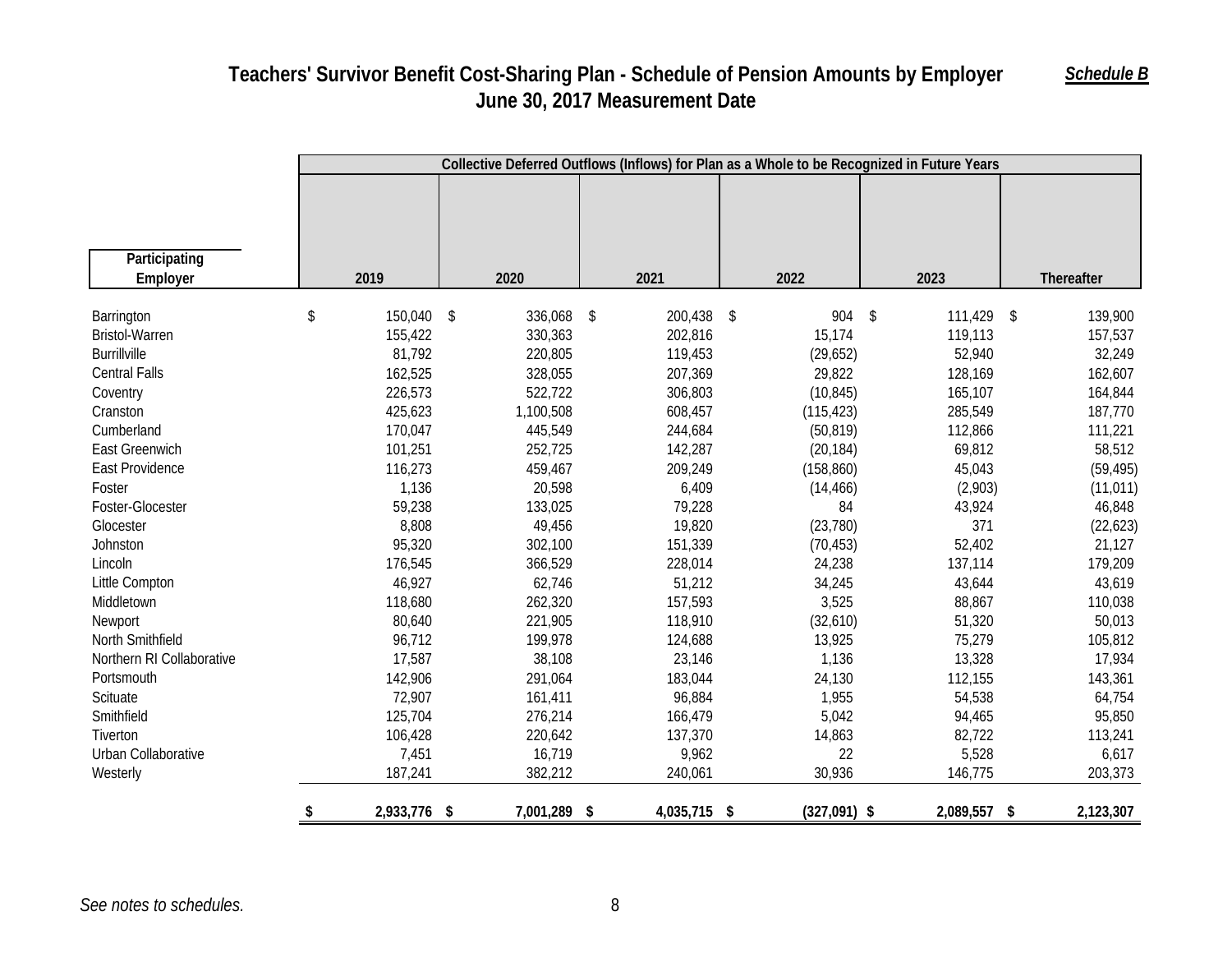## *Schedule B*

## **Teachers' Survivor Benefit Cost-Sharing Plan - Schedule of Pension Amounts by Employer June 30, 2017 Measurement Date**

|                           | <b>Net</b>           | <b>Net</b>             | <b>Net</b>            |
|---------------------------|----------------------|------------------------|-----------------------|
|                           | Pension              | Pension                | Pension               |
|                           | Liability            | Liability              | Liability             |
|                           | (Asset)              | (Asset)                | (Asset)               |
| Participating             | 1% Decrease          |                        | 1% Increase           |
| Employer                  | (6.0% Discount Rate) | (7.0% Discount Rate)   | (8.0% Discount Rate)  |
|                           |                      |                        |                       |
| Barrington                | \$<br>(2,587,825)    | \$<br>$(3,783,526)$ \$ | (4,673,696)           |
| <b>Bristol-Warren</b>     | (2,433,582)          | (3,558,014)            | (4, 395, 125)         |
| <b>Burrillville</b>       | (1,933,779)          | (2,827,278)            | (3, 492, 465)         |
| <b>Central Falls</b>      | (2,302,663)          | (3,366,604)            | (4, 158, 681)         |
| Coventry                  | (4, 119, 678)        | (6,023,168)            | (7,440,267)           |
| Cranston                  | (9,388,225)          | (13, 726, 036)         | (16, 955, 426)        |
| Cumberland                | (3,832,461)          | (5,603,243)            | (6,921,544)           |
| East Greenwich            | (2, 107, 133)        | (3,080,730)            | (3,805,548)           |
| East Providence           | (4, 774, 115)        | (6,979,985)            | (8,622,200)           |
| Foster                    | (270, 729)           | (395, 819)             | (488, 945)            |
| Foster-Glocester          | (1,026,435)          | (1,500,697)            | (1,853,773)           |
| Glocester                 | (565, 457)           | (826, 725)             | (1,021,232)           |
| Johnston                  | (2,876,492)          | (4,205,570)            | (5, 195, 035)         |
| Lincoln                   | (2,642,831)          | (3,863,946)            | (4,773,036)           |
| Little Compton            | (220,056)            | (321, 732)             | (397, 427)            |
| Middletown                | (1,998,160)          | (2,921,405)            | (3,608,739)           |
| Newport                   | (1,965,113)          | (2,873,089)            | (3,549,055)           |
| North Smithfield          | (1,436,522)          | (2,100,264)            | (2,594,403)           |
| Northern RI Collaborative | (285, 460)           | (417, 356)             | (515, 549)            |
| Portsmouth                | (2,061,001)          | (3,013,282)            | (3,722,232)           |
| Scituate                  | (1, 231, 162)        | (1,800,018)            | (2, 223, 517)         |
| Smithfield                | (2,093,728)          | (3,061,131)            | (3,781,338)           |
| Tiverton                  | (1,588,822)          | (2,322,934)            | (2,869,462)           |
| Urban Collaborative       | (128, 919)           | (188, 485)             | (232, 831)            |
| Westerly                  | (2,712,202)          | (3,965,369)            | (4,898,321)           |
|                           | \$<br>(56, 582, 550) | \$<br>(82,726,406)     | (102, 189, 847)<br>\$ |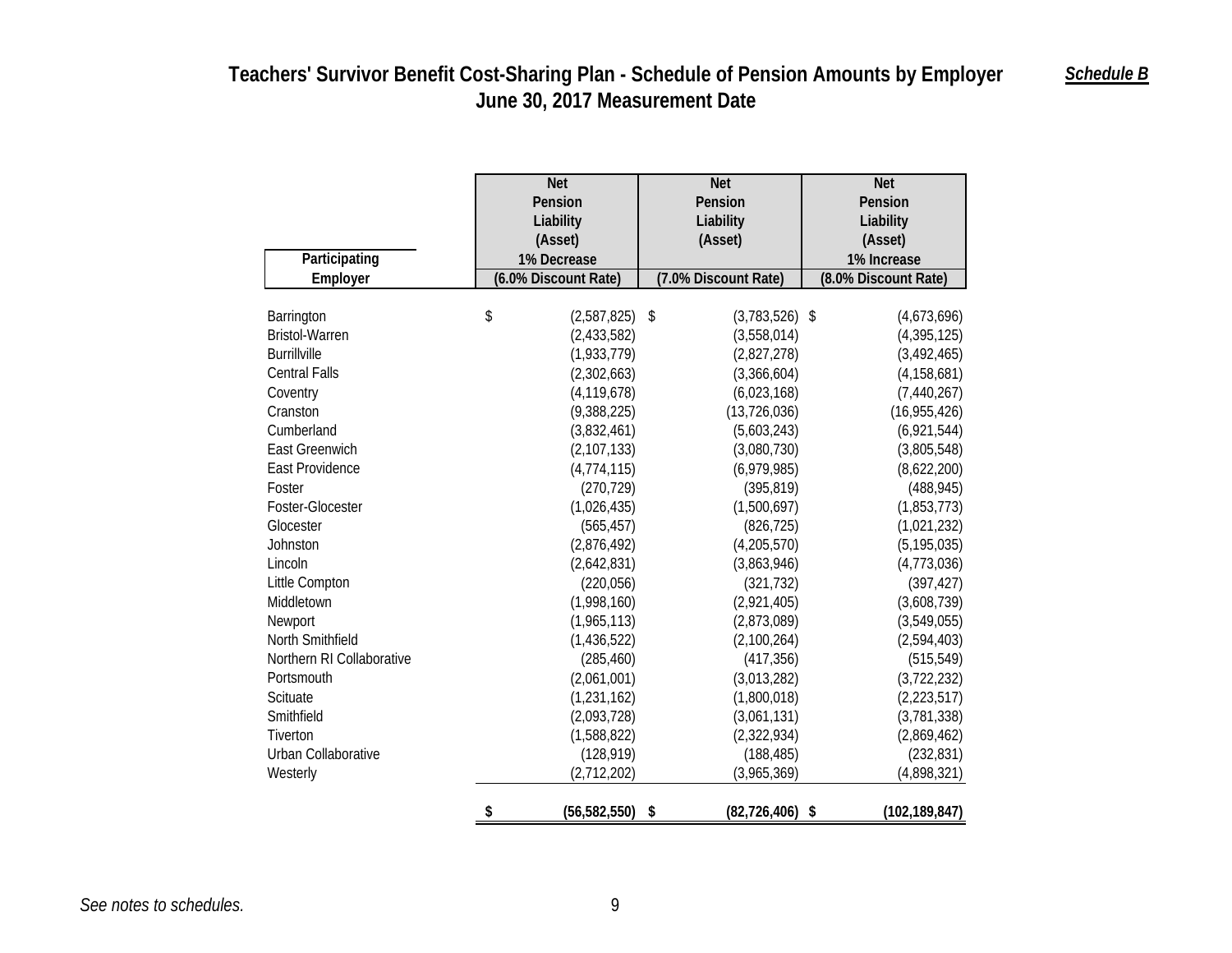## *Teachers' Survivors Benefit Cost-Sharing Plan*

## **NOTES TO THE SCHEDULES OF EMPLOYER ALLOCATIONS AND PENSION AMOUNTS BY EMPLOYER**

## **1. Plan Description and Governance**

The Employees' Retirement System of the State of Rhode Island (the System) acts as a common investment and administrative agent for pension benefits to be provided through various defined benefit and defined contribution retirement plans. The System is administered by the State of Rhode Island Retirement Board which was authorized, created and established in the Office of the General Treasurer as an independent retirement board to hold and administer, in trust, the funds of the retirement system.

Each plan's assets, including those of the Teachers' Survivors Benefit cost-sharing plan, are accounted for separately and may be used only for the payment of benefits to the members of that plan, in accordance with the terms of that plan.

The Teachers' Survivors Benefit Cost-Sharing Plan was established and placed under the management of the Retirement Board for the purpose of providing monthly benefits to certain survivors of deceased teachers previously employed in school districts that do not participate in social security. Specific eligibility criteria and the amount of the benefit is subject to the provisions of Chapter 16-16 of the Rhode Island General Laws.

## **2. Schedule of Employer Allocations**

The Schedule of Employer Allocations reflects employer contributions recognized for the fiscal year ended June 30, 2017 consistent with contributions reflected within the Plan's financial statements. The percentages included in the Schedules of Employer Allocations have been rounded to 8 decimal places.

The Schedule of Employer Allocations (Schedule A) reflects employer contribution amounts which are the preliminary basis for allocating the pension amounts to each employer. The final or effective allocations also include any changes in allocations between years which are reflected as deferred outflows/inflows and recognized over the remaining service lives of the respective employee group.

## **3. Schedule of Pension Amounts by Employer**

The Schedule of Pension Amounts by Employer was prepared by the Plan's actuary using amounts from (1) the Plan's financial statements for the fiscal year ended June 30, 2017, (2) Required Supplementary Information prepared in accordance with the requirements of GASB Statement No. 67, and (3) certain data from the actuarial valuation of the Plan performed at June 30, 2016 rolled-forward to June 30, 2017. This Schedule utilizes the proportionate employer contribution schedule detailed in the Schedule of Employer Allocations to apportion each employer's amounts for the cost-sharing plan.

The Schedule of Pension Amounts by Employer includes the sensitivity of the net pension liability (asset) to changes in the discount rate. The following presents the net pension liability (asset) of the employers calculated using the discount rate of 7.0 percent, as well as what the employers' net pension liability (asset) would be if it were calculated using a discount rate that is 1-percentage-point lower or 1-percentage-point higher than the current rate.

#### **Net Pension Liability (Asset) – Sensitivity Analysis**

|            |   | 1.00% Decrease<br>$(6.0\%)$ | <b>Discount Rate</b><br>$(7.0\%)$ | 1.00% Increase<br>$(8.0\%)$ |                 |  |
|------------|---|-----------------------------|-----------------------------------|-----------------------------|-----------------|--|
| <b>TSB</b> | S | (56, 582, 550)              | (82,726,406)                      |                             | (102, 189, 847) |  |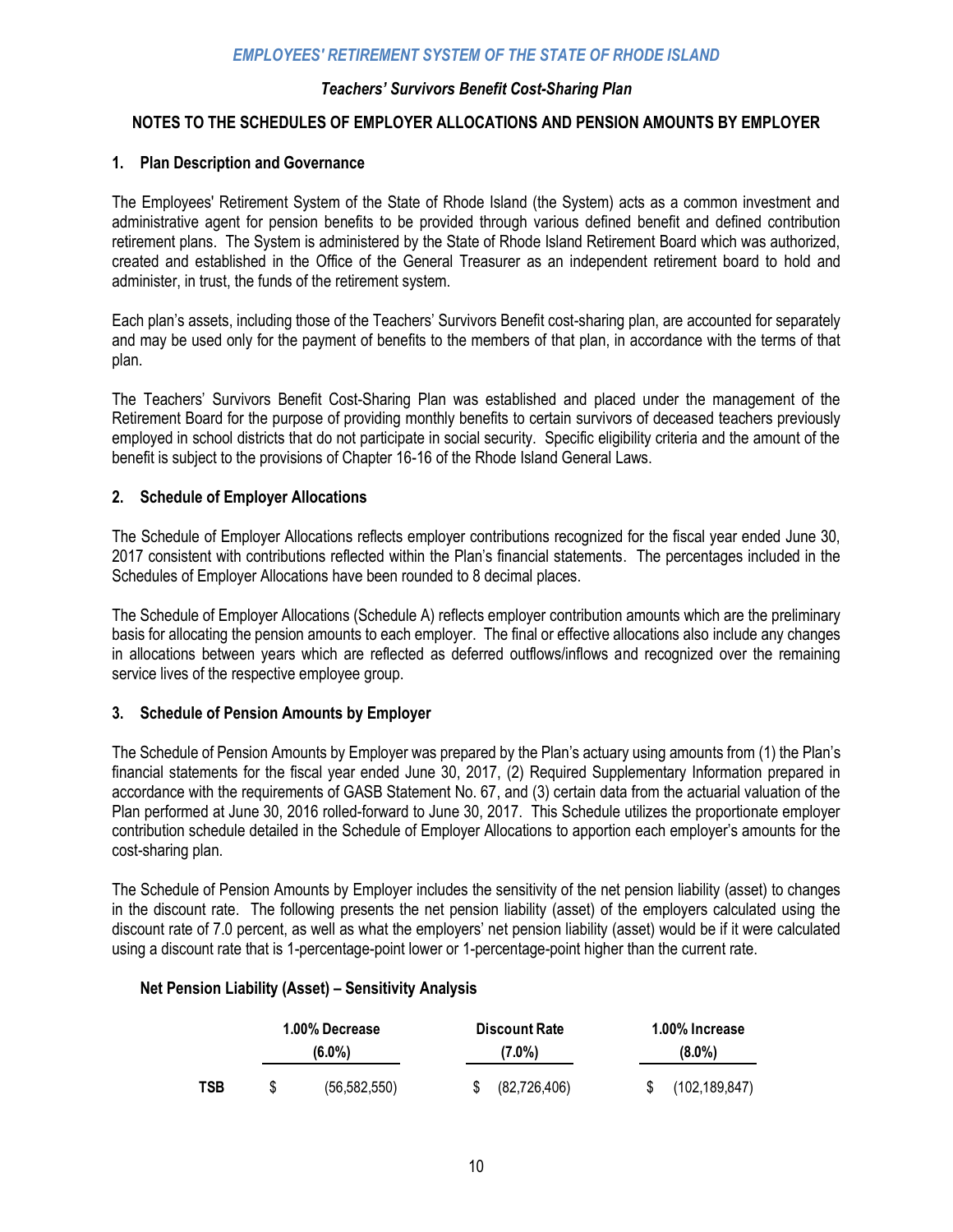## *Teachers' Survivors Benefit Cost-Sharing Plan*

## **NOTES TO THE SCHEDULES OF EMPLOYER ALLOCATIONS AND PENSION AMOUNTS BY EMPLOYER**

#### **4. Relationship to the Plan financial statements**

The components associated with pension expense and deferred outflows and inflows of resources have been determined based on the net increase in fiduciary net position as reflected for the TSB Plan in the System's financial statements and consistent with the requirements of GASB Statements No. 67 and 68.

Certain amounts included in the notes to the System's fiscal 2017 financial statements and required supplementary information regarding the beginning total pension liability are different from amounts included in the schedule of pension amounts by employer. Amounts reported in the System's financial statements were based on a June 30, 2014 valuation rolled forward to the June 30, 2017 measurement date. Amounts included herein reflect a more current June 30, 2016 valuation rolled forward to the same June 30, 2017 measurement date. The total pension asset at the measurement date of June 30, 2017 is unchanged, however, the beginning total pension liability, interest, and the difference in experience changed to reflect the more current valuation (see reconciliation below).

| \$209,118,520   | GASB 67 - Beginning total pension liability as reflected in ERSRI financial statements |
|-----------------|----------------------------------------------------------------------------------------|
| (23,870,746)    | Recognize difference in experience                                                     |
| 1,665,401       | Recognize interest variance - (based on different valuation dates)                     |
| \$186,913,175   | GASB 68 - Beginning total pension liability                                            |
| 286,485,057     | Fiduciary net position June 30, 2016                                                   |
| \$ (99,571,882) | Net Pension Asset - beginning on schedule of pension amounts by employer               |

#### **5. Summary of Significant Accounting Policies**

**Basis of Accounting –** The underlying information to prepare the allocation schedules is based on the System's financial statements as of and for the year ended June 30, 2017. The financial statements of the System are prepared on the accrual basis of accounting. Under this method, revenues are recorded when earned and expenses are recorded when incurred. Plan member contributions are recognized in the period in which the wages, subject to required contributions, are earned for the performance of duties for covered employment. Employer contributions to the plan are recognized when due and the employer has made a formal commitment to provide the contributions.

#### **6. Net Pension Liability (Asset)**

The components of the net pension liability of the employers participating in the TSB Plan at June 30, 2017 were as follows:

| Fiscal year ended June 30, 2017          |    |                |  |  |  |  |  |
|------------------------------------------|----|----------------|--|--|--|--|--|
| Total pension liability                  | \$ | 229,234,027    |  |  |  |  |  |
| Plan Fiduciary net position              |    | 311,960,433    |  |  |  |  |  |
| Employers' Net Pension Liability (Asset) | \$ | (82, 726, 406) |  |  |  |  |  |
| Plan Fiduciary Net Position as a         |    |                |  |  |  |  |  |
| percentage of total pension liability    |    | 136.1%         |  |  |  |  |  |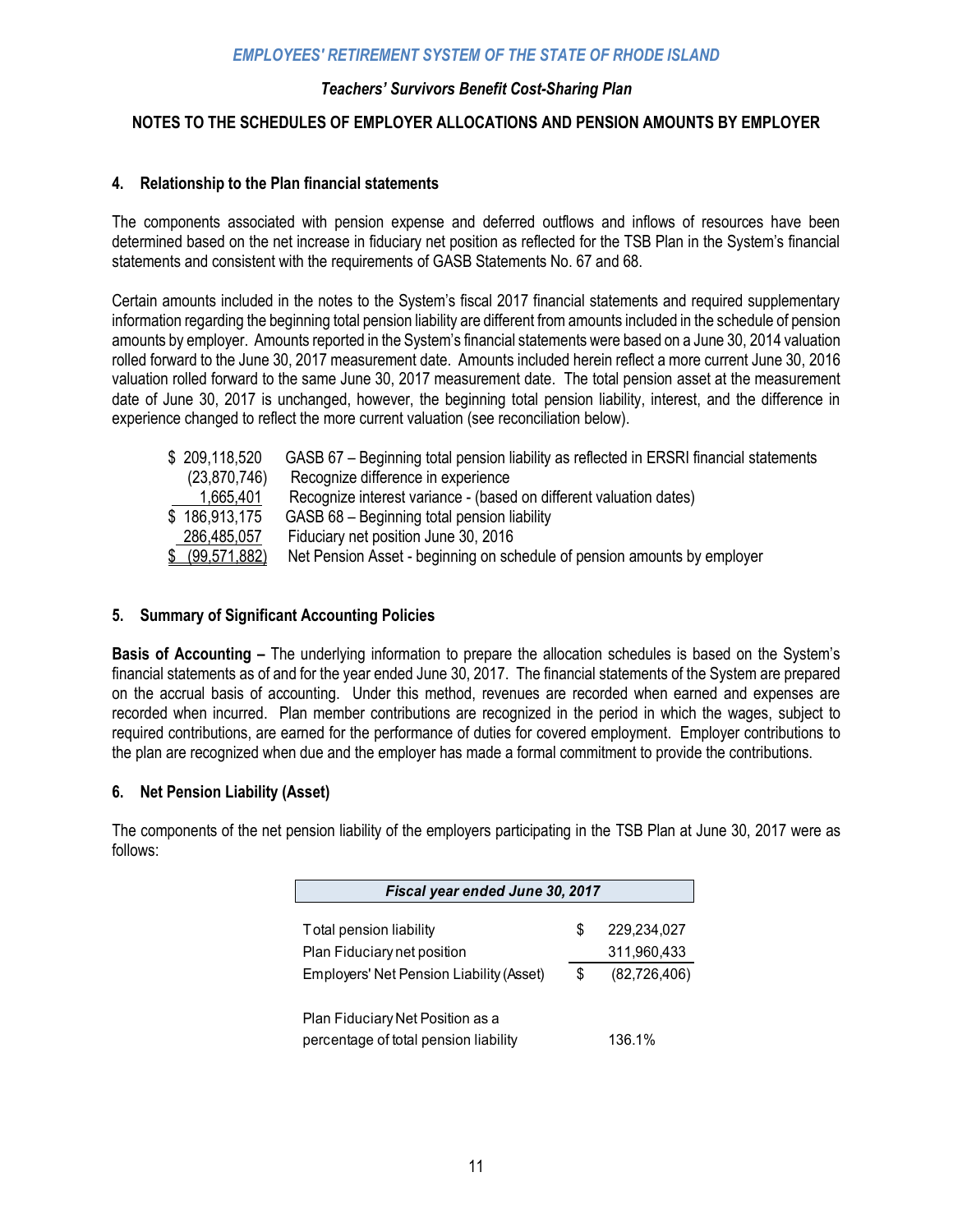## *Teachers' Survivors Benefit Cost-Sharing Plan*

## **NOTES TO THE SCHEDULES OF EMPLOYER ALLOCATIONS AND PENSION AMOUNTS BY EMPLOYER**

#### **7. Actuarial methods and assumptions**

The total pension liability was determined by actuarial valuations performed as of June 30, 2016, rolled forward to 2017, using the following actuarial assumptions, applied to all periods included in the measurement.

Actuarial Cost Method - Entry Age Normal - the Individual Entry Age Actuarial Cost methodology is used.

Investment Rate of Return - 7.00%

Projected Salary Increases – 3.0% to 13.0%

Mortality:

- Male Employees, RP-2014 Combined Healthy for Males with White Collar adjustments, projected with Scale Ultimate MP16.
- Female Employees, RP-2014 Combined Healthy for Females with White Collar adjustments, projected with Scale Ultimate MP16.

Inflation – 2.50%

Cost of Living Adjustments: eligible survivors receive a yearly cost of living adjustment based on the annual social security adjustment – for valuation purposes, a 2.50% cost of living adjustment is assumed.

The long-term expected rate of return best-estimate on pension plan investments was determined by the actuary using a building-block method. The actuary started by calculating best-estimate future expected real rates of return (expected returns net of pension plan investment expense and inflation) for each major asset class, based on a collective summary of capital market expectations from 35 sources. These return assumptions are then weighted by the target asset allocation percentage, factoring in correlation effects, to develop the overall long-term expected rate of return best-estimate on an arithmetic basis.

#### **8. Discount rate**

The discount rate used to measure the total pension liability of the TSB plan was 7.0 percent. The projection of cash flows used to determine the discount rate assumed that contributions from plan members will be made at the current contribution rate and that contributions from the employers will be made at statutorily required rates, actuarially determined. Based on those assumptions, the pension plan's fiduciary net position was projected to be available to make all projected future benefit payments of current plan members. Therefore, the long-term expected rate of return on pension plan investments was applied to all periods of projected benefit payments to determine the total pension liability.

#### **9. Deferred Outflows and Inflows of Resources**

Consistent with the requirements of GASB Statement No. 68, differences between expected and actual experience and changes in assumptions are recognized in pension expense using a systematic and rational method over a closed period equal to the average of the expected remaining service lives of all employees that are provided with pensions through the pension plan (active employees and inactive employees) determined as of the beginning of the measurement period.